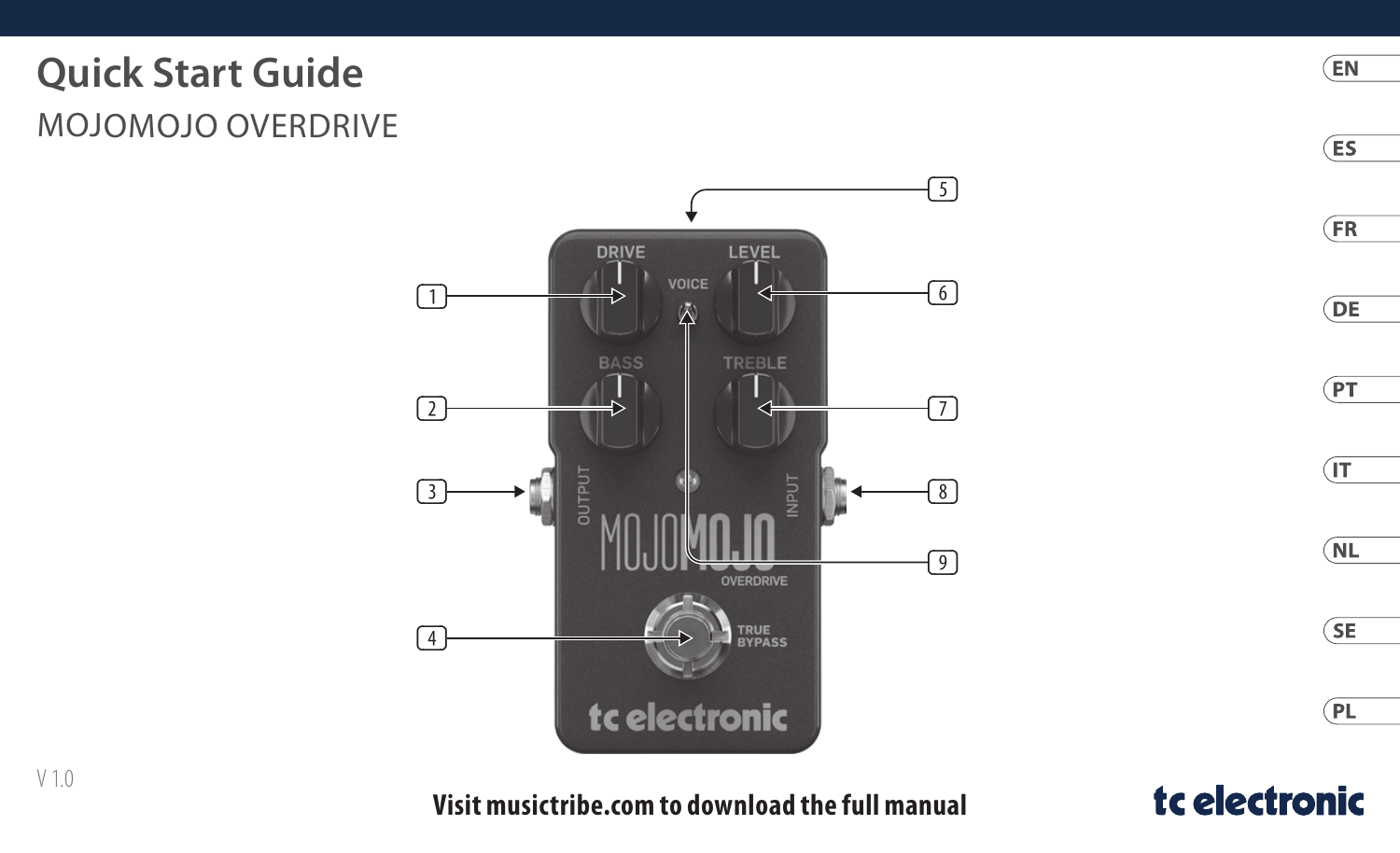#### (EN) **Controls**

- (1) **Drive** Adjusts the amount of overdrive and saturation.
- (2) **Bass** Adjusts the low frequencies.
- (3) **Output**
- (4) **Footswitch** Turns the effect on and off.
- (5) **Power** Connect a 9 V / >100 mA power supply.
- (6) **Level** Adjusts the overall volume.
- (7) **Treble** Adjusts the high frequencies.
- (8) **Input**
- (9) **Voice** Select between true natural overdrive (up) or a juicy tone that backs off the bass a little (down).

## (ES) **Controles**

- (1) **Drive** Ajusta la cantidad de saturación y saturación.
- (2) **Bass** Ajusta las bajas frecuencias.
- (3) **Output**
- (4) **Footswitch** Activa y desactiva el efecto.
- (5) **Power** Conecte una fuente de alimentación de 9 V /> 100 mA.
- (6) **Level** ajusta el volumen general.
- (7) **Treble** Ajusta las altas frecuencias.
- (8) **Input**
- (9) **Voice** Seleccione entre un verdadero overdrive natural (hacia arriba) o un tono jugoso que retroceda un poco los graves (hacia abajo).

#### **2** MOJOMOJO OVERDRIVE **3** MOJOMOJO OVERDRIVE

## (FR) **Réglages**

- (1) **Drive** Règle la quantité d'overdrive et de saturation.
- (2) **Bass** Règle les basses fréquences.

#### (3) **Output**

- (4) **Footswitch** Active et désactive l'effet.
- (5) **Power** Branchez une alimentation 9 V /> 100 mA.
- (6) **Level** Règle le volume général.
- (7) **Treble** Règle les hautes fréquences.
- (8) **Input**
- (9) **Voice** Choisissez entre un véritable overdrive naturel (vers le haut) ou un son juteux qui recule un peu les basses (vers le bas).

## (DE) **Bedienelemente**

- (1) **Drive** Stellt den Overdrive und die Sättigung ein.
- (2) **Bass** Stellt die tiefen Frequenzen ein.
- (3) **Output**
- (4) **Footswitch** Schaltet den Effekt ein und aus.
- (5) **Power** Schließen Sie ein 9 V /> 100 mA Netzteil an.
- (6) **Level** Stellt die Gesamtlautstärke ein.
- (7) **Treble** Stellt die hohen Frequenzen ein.
- (8) **Input**
- (9) **Voice** Wählen Sie zwischen echtem natürlichen Overdrive (nach oben) oder einem saftigen Ton, der den Bass ein wenig nachlässt (nach unten).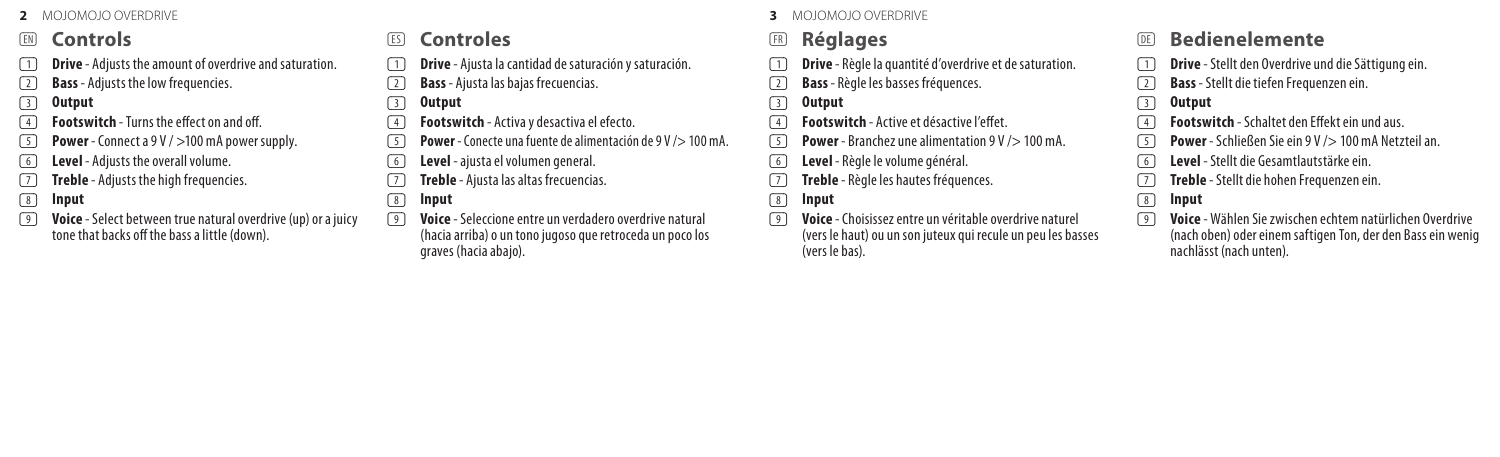## (PT) **Controles**

- (1) **Drive** Ajusta a quantidade de overdrive e saturação.
- (2) **Bass** Ajusta as baixas frequências.
- (3) **Output**
- (4) **Footswitch** Liga e desliga o efeito.
- (5) **Power** Conecte uma fonte de alimentação de 9 V /> 100 mA.
- (6) **Level** Ajusta o volume geral.
- (7) **Treble** Ajusta as altas frequências.
- (8) **Input**
- (9) **Voice** Selecione entre overdrive natural verdadeiro (para cima) ou um tom suculento que afasta um pouco os graves (para baixo).

## (IT) **Controlli**

- (1) **Drive** Regola la quantità di overdrive e saturazione.
- (2) **Bass** Regola le basse frequenze.
- (3) **Output**
- (4) **Footswitch** Attiva e disattiva l'effetto.
- (5) **Power** Collegare un alimentatore da 9 V /> 100 mA.
- (6) **Level** Regola il volume generale.
- (7) **Treble** Regola le alte frequenze.
- (8) **Input**
- (9) **Voice** Scegli tra un vero overdrive naturale (su) o un tono succoso che arretra un po 'i bassi (giù).

#### **4** MOJOMOJO OVERDRIVE **5** MOJOMOJO OVERDRIVE

# (NL) **Bediening**

- **The Drive** Past de hoeveelheid overdrive en verzadiging aan.
- (2) **Bass** Past de lage frequenties aan.

#### (3) **Output**

- (4) **Footswitch** Zet het effect aan en uit.
- (5) **Power** Sluit een 9 V /> 100 mA voeding aan.
- (6) **Level** Past het algehele volume aan.
- (7) **Treble** Past de hoge frequenties aan.
- (8) **Input**
- (9) **Voice** Kies tussen een echte natuurlijke overdrive (omhoog) of een sappige klank die de bas een beetje achteruit laat gaan (omlaag).

## (SE) **Kontroller**

- (1) **Drive** Justerar mängden överdrift och mättnad.
- (2) **Bass** Justerar de låga frekvenserna.
- (3) **Output**
- (4) **Footswitch** Slår på och av effekten.
- (5) **Power** Anslut en 9 V /> 100 mA strömförsörjning.
- (6) **Level** Justerar den totala volymen.
- (7) **Treble** Justerar de höga frekvenserna.
- (8) **Input**
- (9) **Voice** Välj mellan äkta naturlig overdrive (upp) eller en saftig ton som backar basen lite (ner).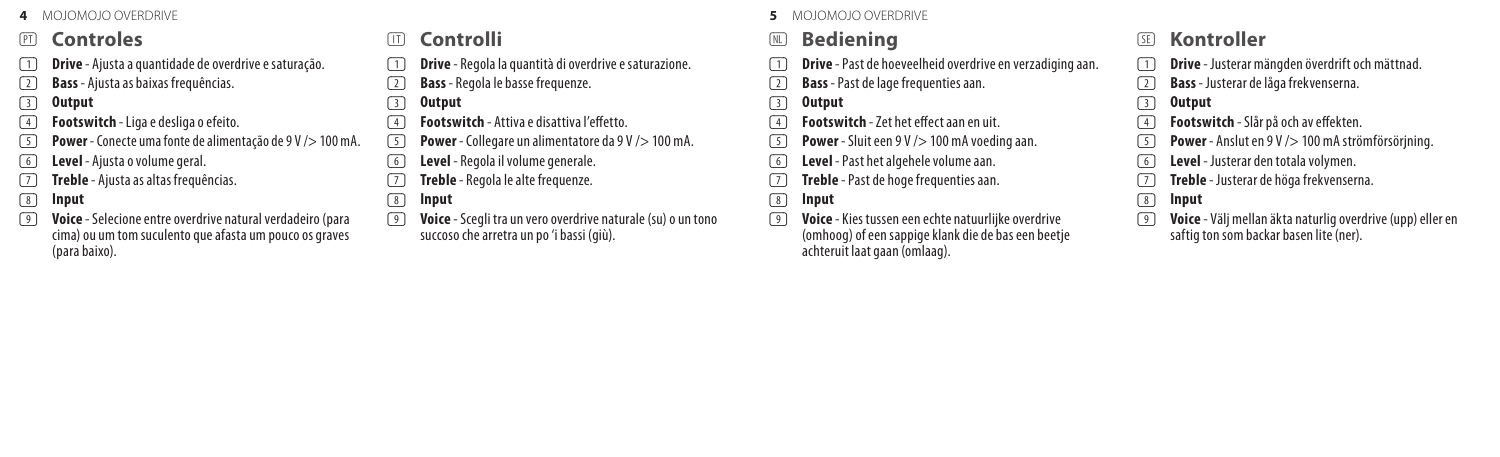**6** MOJOMOJO OVERDRIVE

## (PL) **Sterownica**

- (1) **Drive** Regulacja ilości przesterowania i nasycenia.
- (2) **Bass** Regulacja niskich częstotliwości.
- (3) **Output**
- **4 Footswitch** Włącza i wyłącza efekt.<br> **Film Power** Podłącz zasilanie 9 V /> 100 r
- (5) **Power** Podłącz zasilanie 9 V /> 100 mA.
- (6) **Level** Reguluje ogólną głośność.
- (7) **Treble** Regulacja wysokich częstotliwości.
- (8) **Input**
- (9) **Voice** Wybierz między prawdziwym, naturalnym przesterowaniem (w górę) lub soczystym brzmieniem, które nieco cofa bas (w dół).

#### **7** MOJOMOJO OVERDRIVE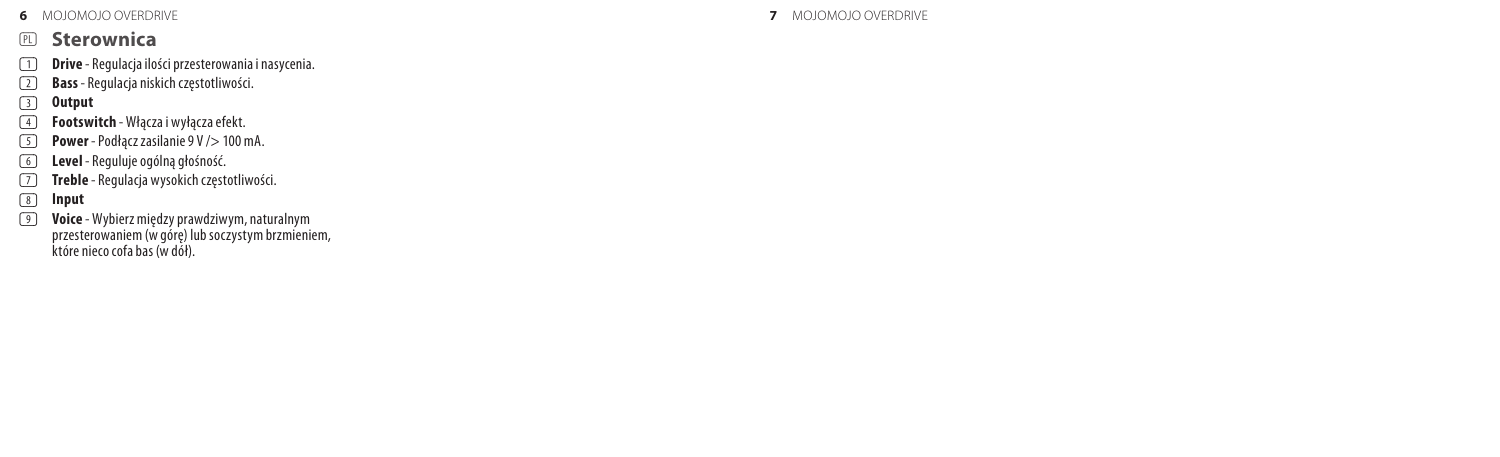# **FEDERAL COMMUNICATIONS COMMISSION COMPLIANCE INFORMATION**

## **TC Electronic**

#### **MOJOMOJO OVERDRIVE**

Responsible Party Name: **Music Tribe Commercial NV Inc.**

Address: **5270 Procyon Street, Las Vegas NV 89118, United States**

Phone Number: **+1 702 800 8290**

## **MOJOMOJO OVERDRIVE**

This equipment has been tested and found to comply with the limits for a Class B digital device, pursuant to part 15 of the FCC Rules. These limits are designed to provide reasonable protection against harmful interference in a residential installation. This equipment generates, uses and can radiate radio frequency energy and, if not installed and used in accordance with the instructions, may cause harmful interference to radio communications. However, there is no guarantee that interference will not occur in a particular installation. If this equipment does cause harmful interference to radio or television reception, which can be determined by turning the equipment off and on, the user is encouraged to try to correct the interference by one or more of the following measures:

- Reorient or relocate the receiving antenna.
- Increase the separation between the equipment and receiver.
- Connect the equipment into an outlet on a circuit different from that to which the receiver is connected.
- Consult the dealer or an experienced radio/TV technician for help.

#### **8** MOJOMOJO OVERDRIVE **9** MOJOMOJO OVERDRIVE

This equipment complies with Part 15 of the FCC Rules. Operation is subject to the following two conditions:

(1) This device may not cause harmful interference, and (2) This device must accept any interference received, including interference that may cause undesired operation.

#### **Important information:**

Changes or modifications to the equipment not expressly approved by MUSIC Tribe can void the user's authority to use the equipment.

# **CE**

Hereby, Music Tribe declares that this product is in compliance with Directive 2014/30/EU, Directive 2011/65/EU and Amendment 2015/863/EU, Directive 2012/19/EU, Regulation 519/2012 REACH SVHC and Directive 1907/2006/EC.

Full text of EU DoC is available at https://community. musictribe.com/

EU Representative: Music Tribe Brands DK A/S Address: Ib Spang Olsens Gade 17, DK - 8200 Aarhus N, Denmark